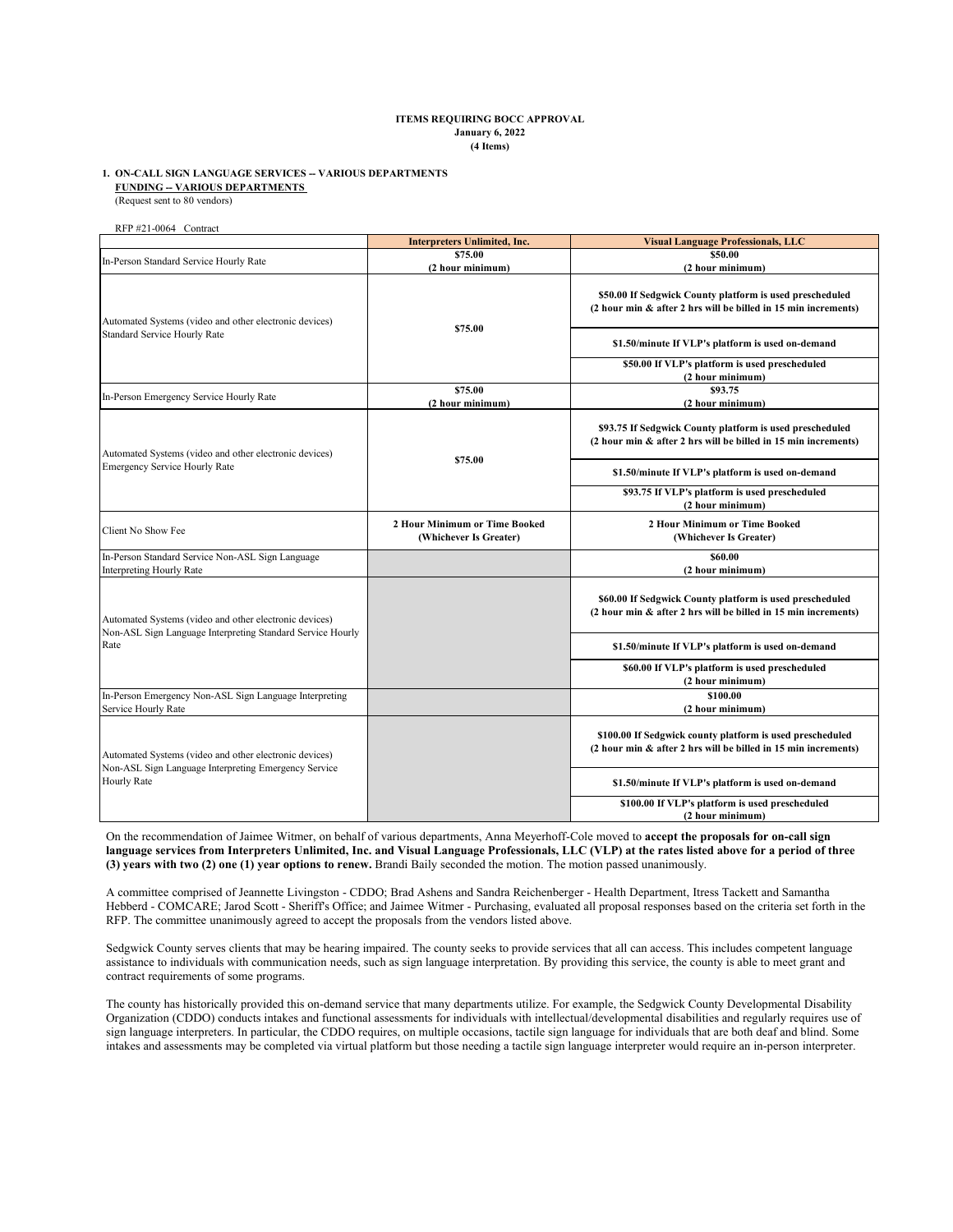The requested services will consist of providing American Sign Language and Tactile Sign Language interpretation on an as-needed basis for county programs and services at various county and community facilities. In addition, interpretation can include medical content and may include work in the field such as home visits, outreach, and medical/emergency calls.

### Notes:

### **Standard Services:**

Interpretation for standard services is required, which would include meetings and appointments that are scheduled with advance notice during standard business hours (Monday-Friday, 8:00 am - 5:00 pm).

### **Emergency Services:**

Services that are required within two (2) hours' notice or are needed during the evening, weekend, and possibly holiday, are considered emergency services. These include services in settings where the need for sign language interpretation services cannot be planned for in advance, which would be considered oncall emergency notice. In addition, there are county programs or services that operate 24/7 that may require sign language interpreting services after standard business hours.

I would like to start with saying this is a proposal not a bid. Proposals are scored based on criteria set forth in the RFP. There are five (5) components to this RFP.

| Component                                                                                   | Points |
|---------------------------------------------------------------------------------------------|--------|
| a. Experience interpreting for the deaf and hard of hearing, deaf-blind, or speech-impaired | 20     |
| individuals.                                                                                |        |
| b. Primary Staff Qualifications                                                             | 20     |
| c. Firm Availability                                                                        | 20     |
| d. References                                                                               | 20     |
| e. Cost                                                                                     | 20     |
| <b>Total Points</b>                                                                         | 100    |

#### **Questions and Answers**

Brandi Baily: The last four items listed on the table, for Interpreters Unlimited, it's not highlighted and do they just not offer the service or, is that included in some of the pricing up above?

Jaimee Witmer: The last four items were not originally listed in the RFP. When we were in committee review that came up, that certain departments would require possibly from time to time, but it's a rare occurrence. Interpreters Unlimited Inc. said they were not comfortable providing that service because they didn't know that they could accommodate Sedgwick County in those areas. The other vendor, Visual Language Professionals said that they can take care of that for us.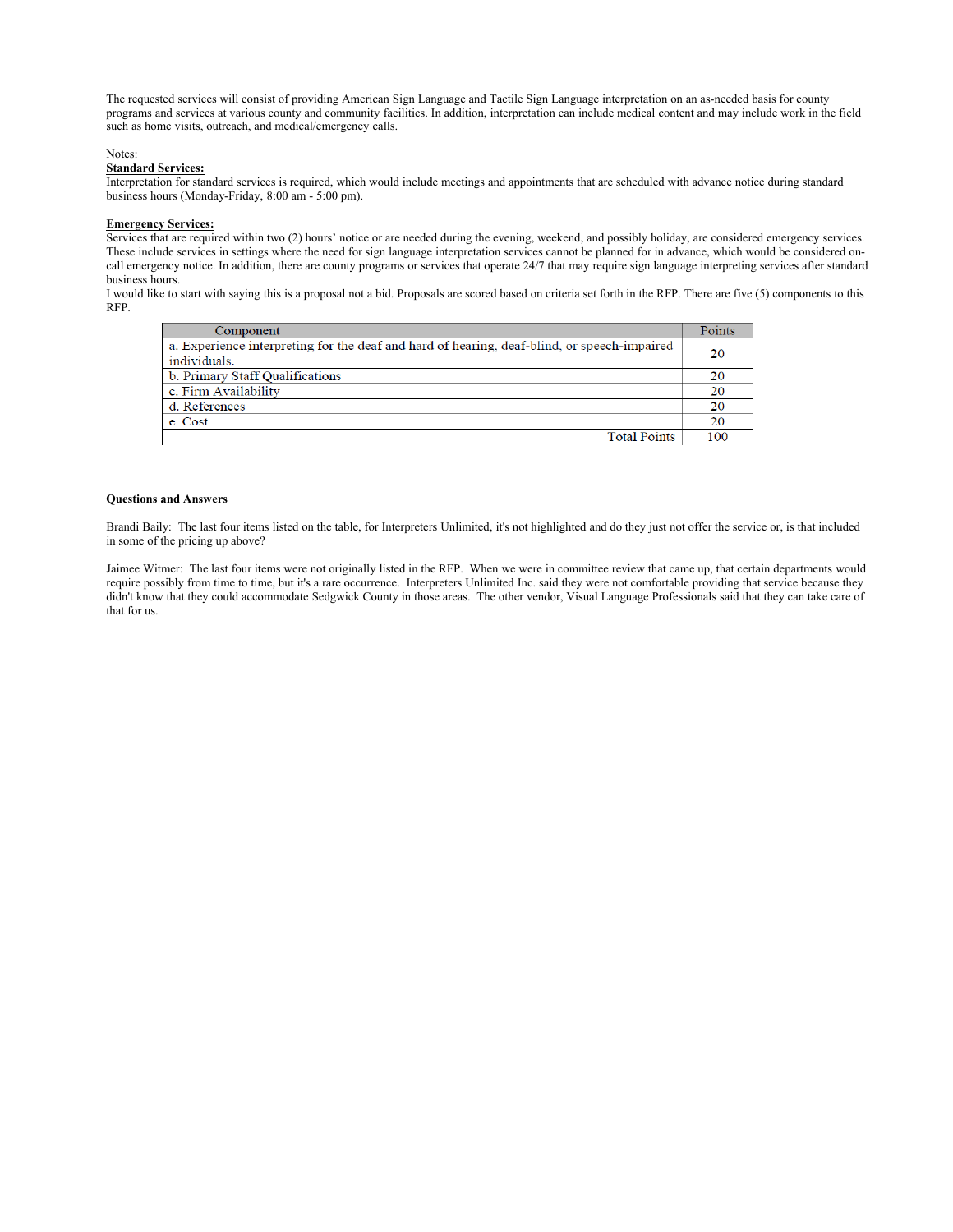## **BOARD OF BIDS AND CONTRACTS JANUARY 6, 2022**

# **2. TAX FORECLOSURE TITLE SEARCH SERVICES -- VARIOUS COUNTY DEPARTMENTS FUNDING -- VARIOUS COUNTY DEPARTMENTS**

(Request sent to 13 vendors)

RFP #21-0068 Contract

|                                                                                                      | AGold Services, Inc. dba<br>ProTitleUSA | <b>Security 1st Title LLC</b> |
|------------------------------------------------------------------------------------------------------|-----------------------------------------|-------------------------------|
| Tax Foreclosure Title Search                                                                         | \$95.00                                 | \$135.00                      |
| Tax Foreclosure Title Search including a Chain of Title<br>report of all owners in the last 40 Years | \$195.00                                | \$175.00                      |

On the recommendation of Jaimee Witmer, on behalf of the various departments, Anna Meyerhoff-Cole moved to **accept the proposal from Security 1st Title LLC at the rates listed above for a one (1) year**  with two (2) one (1) year options to renew. Joni Wilson-Colby seconded the motion. The motion passed with Brandi Baily recusing herself.

A committee comprised of Brandi Baily, Randy Bargdill, and Christine Wilson - Treasurer's Office; Kimberly Stigall - Register of Deeds; and Shari Masterson - County Clerk's Office, evaluated all proposal responses based on the criteria set forth in the RFP. The committee unanimously agreed to accept the proposal from Security 1st Title LLC.

This contract will serve the county's Title Search needs as they primarily relate to Tax Foreclosure proceedings. However, this contract may be used by any department for any purpose that falls within the defined Scope of Work. In addition, the county may choose to bid or issue RFPs for like services based on specific project needs, budget, etc.

In 2020, the county requested 570 searches and conducted two (2) Sheriff's Office sales related to the Tax Foreclosure proceedings. The county will generally request title reports for parcels to be included in the upcoming Tax Foreclosure proceedings in the third quarter of each year. The requests will be made in two (2) installments, the timing of which is dependent on the tax sale schedule (May-August). The average installment includes approximately 250 - 350 parcels.

Notes:

This service comes at no cost to the County. The abstract fees are a "buyer" based fee which are charged to individuals who come in to redeem and remove their property from the sale, or charged to the buyer of the property at auction. The title company is paid once all proceeds from the sale are processed and recorded. Previously, the contracted rate per search, including the 40 year search, was \$160.00.

I would like to start with saying this is a proposal not a bid. Proposals are scored based on criteria set forth in the RFP. There are five (5) components to this RFP.

| Component                                               | Points |  |
|---------------------------------------------------------|--------|--|
| a. Demonstrated ability to perform the scope of work    |        |  |
| b. Process and strategy for providing required services |        |  |
| c. Cost competiveness                                   |        |  |
| d. Qualifications and references                        |        |  |
| e. Response and thoroughness and completeness           |        |  |
| <b>Total Points</b>                                     | 100    |  |

## **Questions and Answers**

Anna Meyerhoff-Cole: How often do we do just the Tax Foreclosure Title search versus the title search the includes the chain report of 40 years?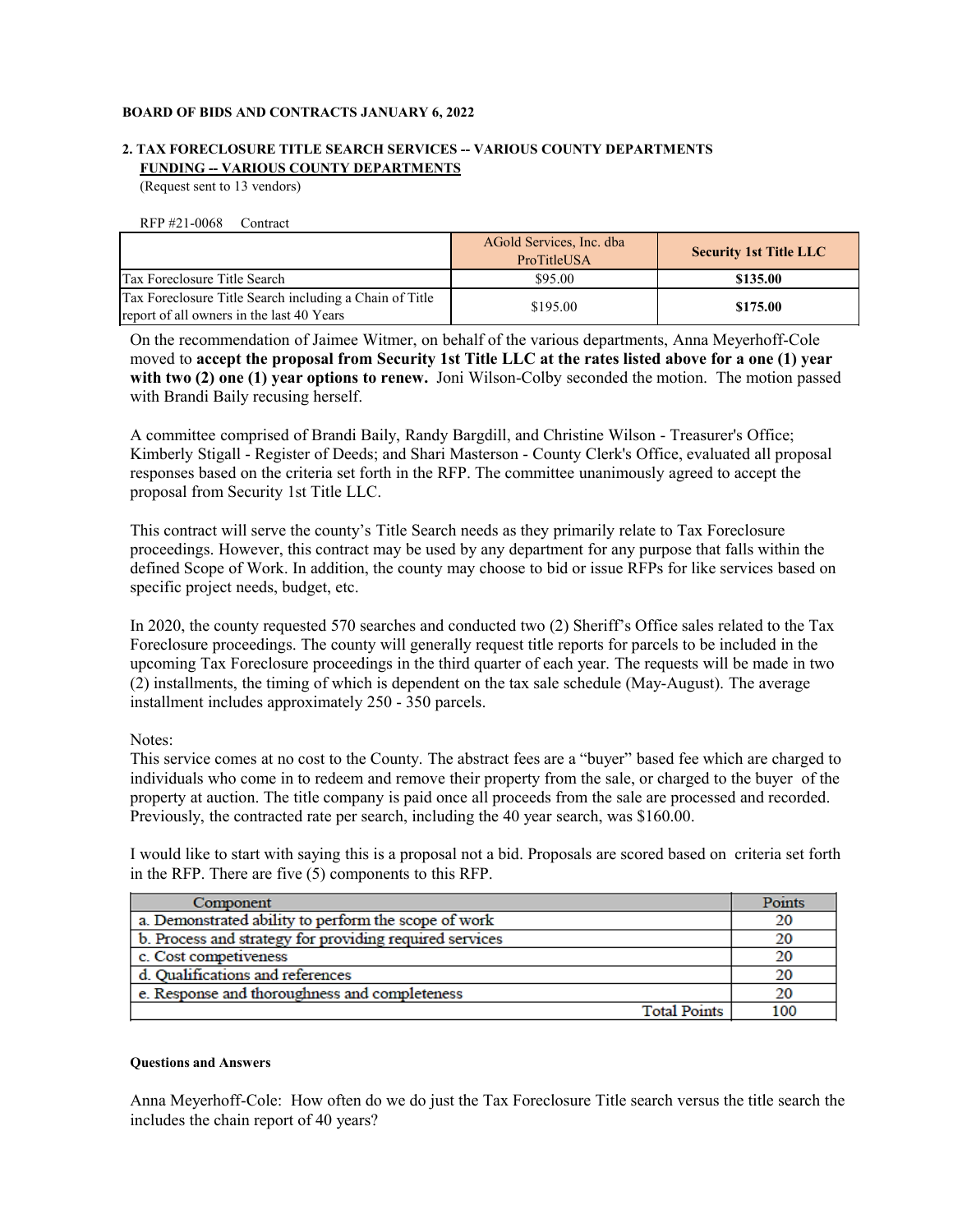Randy Bargdill: Every year, around the first of September we select properties for foreclosure. These are properties that have about four years of unpaid taxes. However many there are in the bunch, is then set over to our outside attorneys, who in-turn forward to the title search company. In each case, if there are 300, 500, 1,000 whatever there is, that we will request a title search, a 40 year title search for each one.

Anna Meyerhoff-Cole: So every one, you'll do a 40 year search?

Randy Bargdill: That is correct, we'll do a search on each parcel.

Russell Leeds: So to follow-up on Anna's question, we have two prices here, we have the tax foreclosure title search only and then with the 40 year, how frequently do we use the first item without the 40 year search? That was kind of the question, since the pricing is so different on that line item.

Rancy Bargdill: We use the 40 year search in every instance. These cases are filed in District Court and what we've found is by doing a 40 year search, we're able to come up with anybody that might possibly have any claim to the property. As a result of going that route we don't have any overturned cases if somebody contests it.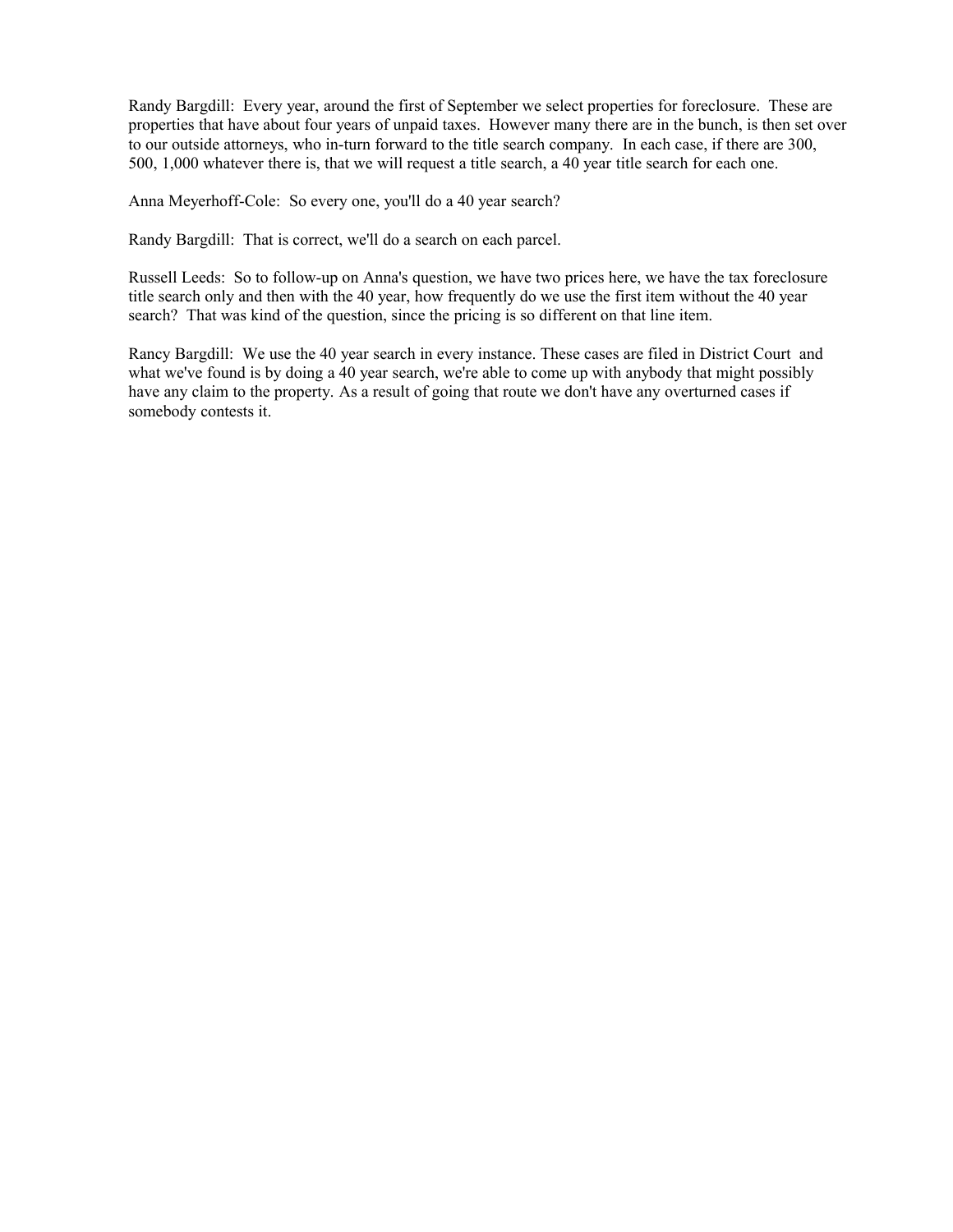## **BOARD OF BIDS AND CONTRACTS JANUARY 6, 2022**

## **FUNDING -- VARIOUS COUNTY DEPARTMENTS 3. OFFICE SUPPLY CATALOG SOLUTIONS -- VARIOUS COUNTY DEPARTMENTS**

(Joint Governmental Services - Sourcewell Contract #012320-SCC)

#21-2072 Contract - Online Catalog

|                                        | <b>Staples Contract &amp; Commercial LLC</b>                                 |
|----------------------------------------|------------------------------------------------------------------------------|
| Core List - approximately 24,000 items |                                                                              |
| Non-Core - approximately 300,000 items |                                                                              |
| Sourced Goods                          | Online catalog pricing, special quotes, and service<br>representative quotes |
| Print & Copy Program                   |                                                                              |
| Promotional Products                   |                                                                              |
| Technology Products                    |                                                                              |
| <b>Managed Print Services</b>          |                                                                              |

On the recommendation of Joseph Thomas, on behalf of various county departments, Brandi Baily moved to **utilize Sourcewell Contract #012320-SCC with Staples Contract & Commercial LLC (Staples) good through April 6, 2024 with a one (1) year option to renew.** Anna Meyerhoff-Cole seconded the motion. The motion passed unanimously.

Staples is the current office supply products provider for the county. Utilizing the Sourcewell contract will allow county users to continue to have access to office supplies, classroom and office furniture, technology, facility and breakroom supplies, promotional items, and managed printing services.

The county accesses these items through the Staples' online punch-out catalog system.

Notes:

County expenditures over the last 12 months were \$422,027.31.

Sourcewell contracts normally yield estimated savings of up to 15% vs. competitor contract offerings and up to 30% vs. online, retail, or similar programs/offerings.